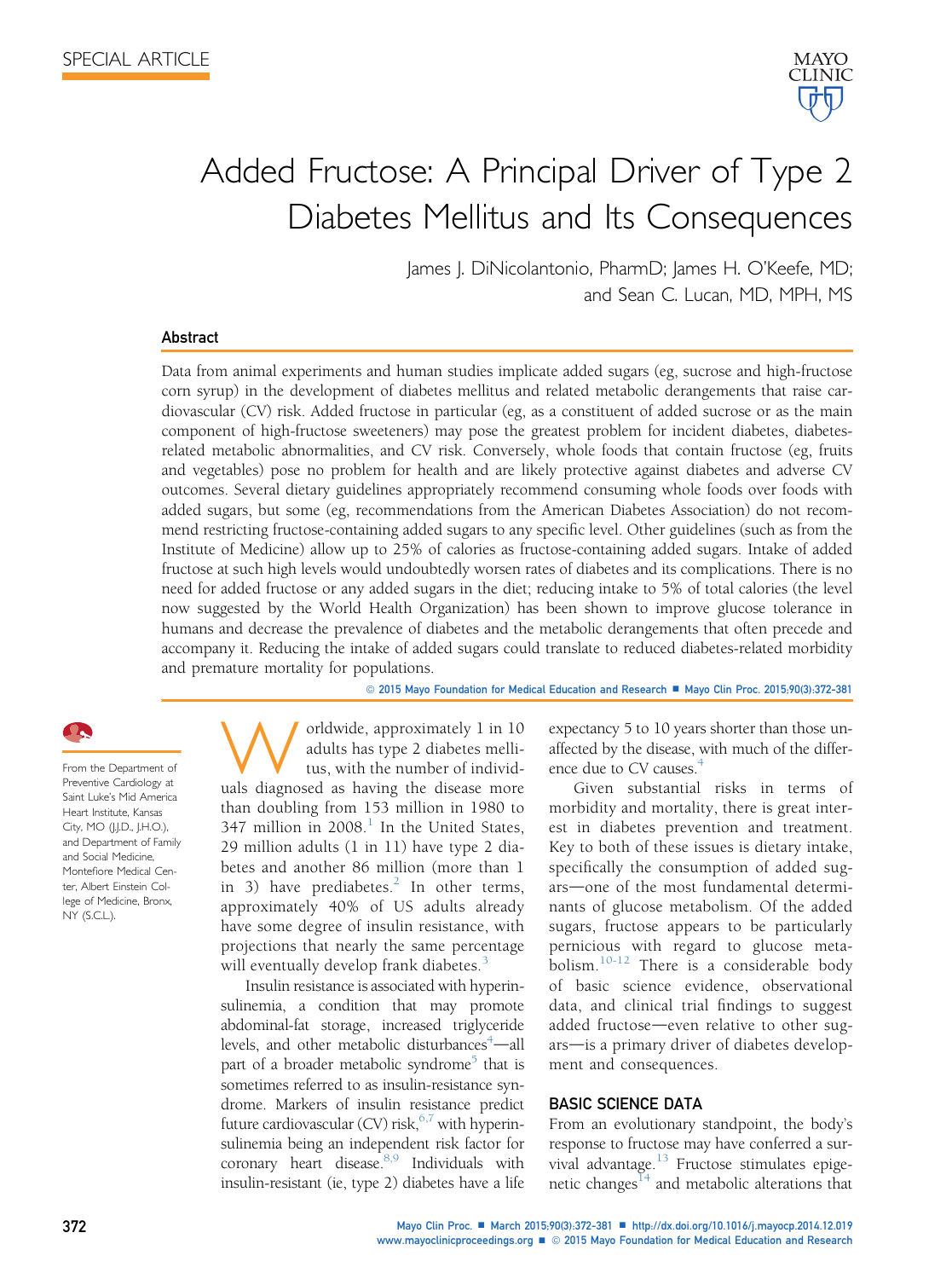shunt calories into storage depots in abdominal fat cells.<sup>[4](#page-6-0)</sup> Such effects were desirable for early humans who may have needed to endure long periods of food scarcity. Whereas fructose in Paleolithic times was likely encountered only rarely and seasonally (at least in populations living in nontropical climates) in low concentrations as ripened fruit, fructose today is ubiquitous in all seasons and encountered in high concentrations in processed foods. $<sup>1</sup>$ </sup>

At a molecular level, fructose is a monosaccharide that when combined with the monosaccharide glucose forms the disaccharide sucrose, otherwise known as table sugar or simply "sugar". Sucrose is commonly used in processed foods and beverages; however, its predominance in processed items has gradually been surpassed by another sweetener—high-fructose corn syrup (HFCS).<sup>[15](#page-6-0)</sup> Whereas sucrose contains 50% fructose (and 50% glucose), HFCS (particularly as found in soft drinks) commonly contains up to 65% fructose.[10,16,17](#page-6-0) The fructose in HFCS represents nearly 50% of the sweetener's weight.<sup>18</sup> By comparison, the fructose in a fresh peach represents only about 1% of the sweet fruit's weight.<sup>19</sup>

In both human<sup>20</sup> and animal studies.<sup>[21,22](#page-6-0)</sup> concentrated fructose loads have been found to decrease adenosine triphosphate content in the liver. This effect may contribute to decreased cellular binding of insulin, possible reduction in the number of insulin receptors, and subsequent insulin resistance. $23,24$  Fructose also increases hepatic de novo lipogenesis and reduces hepatic fatty acid oxidation, both of which can lead to increased accumulation of fat in the liver, which subsequently triggers inflammation and hepatic insulin resistance. $25,26$ Increased hepatic insulin resistance promotes increased insulin secretion from pancreatic  $\beta$ -cells, which can result in progressive  $\beta$ -cell dysfunction.[27](#page-6-0) Over time, deterioration in b-cell function can lead to inadequate insulin secretion, compounding fructose-induced inflammation and oxidative stress, and making hepatic insulin resistance worse.<sup>28-32</sup>

Fructose may also induce peripheral (skeletal muscle) insulin resistance by prompting excessive hepatic free fatty acid production, increased free fatty acid release from verylow density lipoproteins, and intramyocellular lipid accumulation.<sup>[28,33](#page-6-0)</sup> In addition, fructose can increase hepatic gluconeogenesis, raising

serum glucose levels and placing further stress on the pancreatic  $\beta$ -cells.<sup>[28](#page-6-0)</sup>

The net result of excess consumption of added fructose is derangement of both hepatic and systemic metabolism and global insulin resistance. Other dietary sugars not containing fructose have been found to be less detrimental in these respects. For example, in a 6-month randomized trial in overweight individuals, compared with isocaloric milk, diet soda, and water, sucrose-sweetened sodas alone increased ectopic fat accumulation and lipids. $34$  This finding suggests that sucrose is more harmful compared to lactose and sugar-substitutes.

Sucrose—the combination of fructose with glucose—has also been found to induce insulin resistance, hyperinsulinemia, hypertriglyceridemia, and hypertension when consumed in large quantities, just as fructose does alone. $25,35-52$  However, comparing the effects of isolated glucose vs isolated fructose, the negative effect of fructose administration on insulin sensitivity is more pronounced. In fact, decreased insulin binding to monocytes and a 25% reduction in insulin sensitivity have been found in healthy volunteers fed isolated fructose vs glucose. $^{23}$  $^{23}$  $^{23}$  Isolated fructose also induces greater detrimental effects on glucose, insulin, and triglyceride concentrations compared with glucose, and isolated fructose has been found to promote greater food intake, body weight, and liver weight in rodents.<sup>[53](#page-7-0)</sup>

Replacing starch (an all-glucose polymer) with sucrose (glucose and fructose) increases fasting insulin, reduces insulin sensitivity, and leads to increased glucose concentrations.<sup>[54-60](#page-7-0)</sup> The change also leads to a variety of other undesirable metabolic effects, including increased cholesterol, apolipoprotein B, triglycerides, adipose storage, and blood pressure.<sup>[54-60](#page-7-0)</sup> Trials looking at isolated fructose (vs starch or glucose) reveal the same derangements, supporting the notion that fructose is the likely component of sucrose that causes the adverse metabolic effects. $42,52,61-63$ Animal data are corroborated by experimental trials in humans, indicating that isolated fructose promotes impaired glucose tolerance vs other types of carbohydrates even when matched for total caloric intake.[23,25,64](#page-6-0)

Fructose consumption-as from sucrose or HFCS-has been linked not only to diabetesrelated metabolic abnormalities but also to endorgan damage and diabetic complications.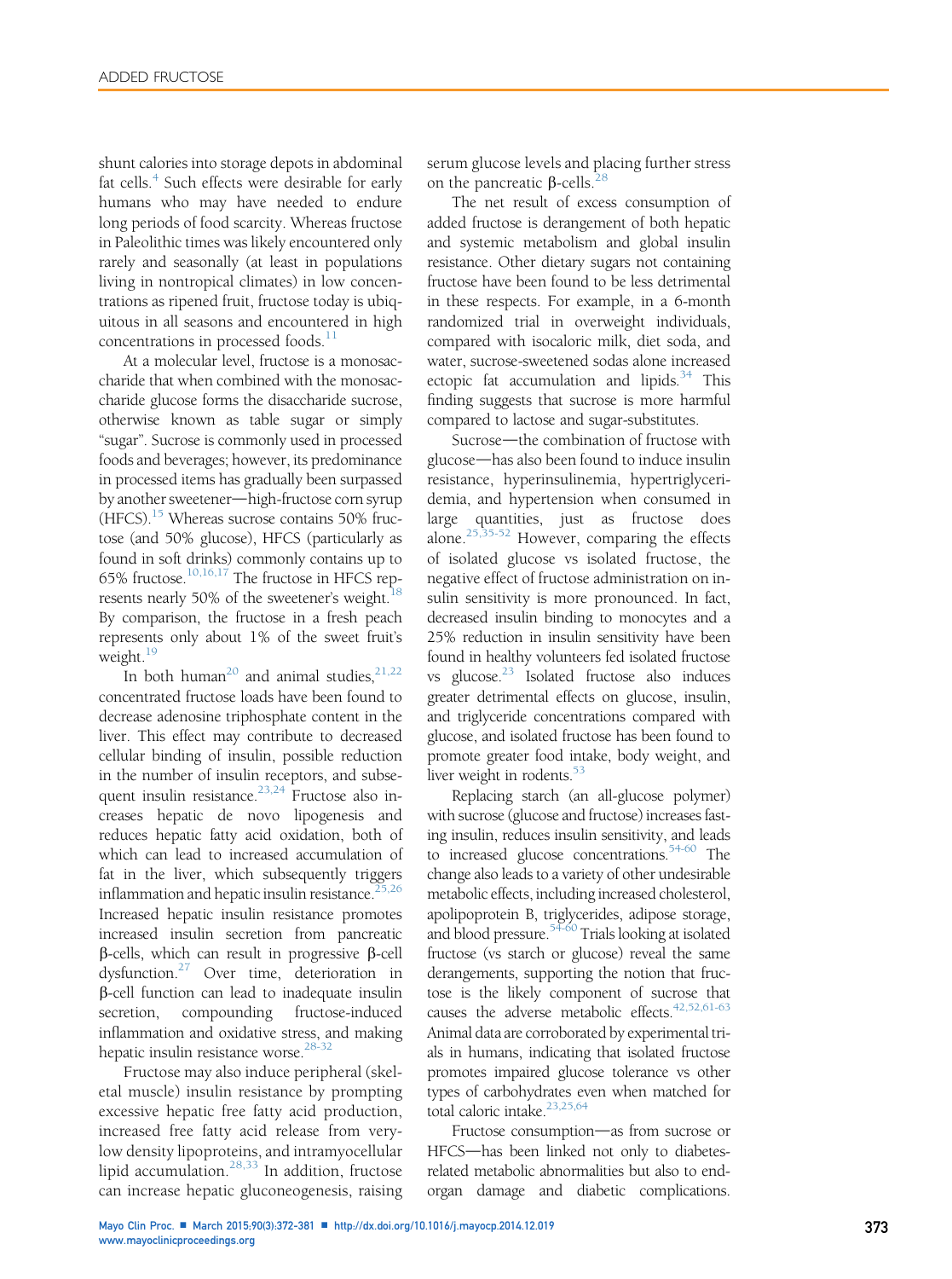Isolated fructose causes renal injury in animals[,65-67](#page-7-0) and fructose consumption from soft drinks (ie, HFCS) is associated with kidney disease in humans.<sup>[68](#page-7-0)</sup> Chronic isolated fructose feeding in rodents is associated with diffuse glomerulosclerosis, $69$  whereas sibling rodents fed starch do not develop this renal abnormality or diabetic microangiopathy as fructose-fed rodents do. Sucrose feeding in rodents causes intercapillary glomerulosclerosis, $70$  and fructose alone promotes other diabetes-related microvascular complications, such as impaired motor nerve conduction velocity (ie, neuropathy). $71$  Postprandial fructose levels are associated with retinopathy in patients with type 2 diabetes, $72$  and animal data have revealed that fructose is the component of sucrose that leads to retinopathy. $73$  Isolated fructose feeding in rats also causes arterial atherogenesis.<sup>[74](#page-7-0)</sup>

Overall, the evidence in the literature suggests that added fructose-from sucrose or HFCS-is associated with a variety of undesirable biological effects in both humans and animals. These effects may include epigenetic regulation of intestinal fructose transporters during early development, making absorption of future ingested fructose more efficient from the gastrointestinal tract and thereby inducing further harm. $^{14}$  Nonetheless, many of the adverse biological effects (eg, insulin resistance, hyperinsulinemia, hypertriglyceridemia, and hypertension) can be reversed by reducing sources of added fructose in the diet. $41,75,76$ 

### OBSERVATIONAL DATA

Although fructose is found naturally in some whole foods, such as fruits and vegetables, consumption of these foods poses no problem for human health and indeed may be protective against diabetes and broader cardiometabolic dysfunction.[77,78](#page-8-0) Moreover, consumption of whole fruits and vegetables is associated with reduced premature mortality.<sup>79</sup> The difference may be a matter of dose and context; fructose in natural foods exists in lower concentrations (eg, the peach example from earlier) and is accompanied by water, fiber, antioxidants, and other whole-food constituents. In this way, whole foods are very much unlike the predominant sources of fructose in the American diet: processed products, with their high amounts of added sugars, high proportions of fructose,

and low amounts of natural compounds that might slow absorption or buffer the sugar load.

Processed foods (including beverages), created in industrial manufacturing plants, bear little resemblance to whole foods grown on living botanical plants. The consumption of processed foods and beverages is associated with markedly poor health outcomes.<sup>80,81</sup> A recent meta-analysis of human studies revealed that increasing consumption of fructose from processed foods and beverages is associated with higher fasting blood glucose levels.<sup>82</sup> Sugarsweetened beverages (which are most often actually HFCS-sweetened) may be of particular concern. These products provide the greatest quantities of added fructose in the diet, <sup>83</sup> and their consumption is notably high in individuals with diabetes, particularly those whose condition is undiagnosed.<sup>84</sup> Observational studies have found that sugar-sweetened beverages are associated with type 2 diabetes, abdominal obesity, and the metabolic syndrome.<sup>[85-89](#page-8-0)</sup> Stronger associations are noted in larger studies of longer duration,  $90,91$  and systematic reviews and metaanalyses corroborate these adverse effects.<sup>85,92-94</sup>

Even 100% fruit juice (although technically not a sugar-sweetened beverage) provides high concentrations of fructose, removed from its usual biological context (eg, whole fruit). The consumption of fruit juice is associated with both increased body weight and risk of diabetes $^{95-97}$  $^{95-97}$  $^{95-97}$ ; associations that are also seen with the consumption of artificially sugared bever-ages<sup>[98](#page-8-0)</sup> but not with the consumption of whole fruits (examples of fructose content per 100 g: peach [1 g], raspberries [2g], strawberries [2 g], blackberries [3 g], cranberries [3 g], apple [6 g], grapes  $[7 \text{ g}])$ .<sup>19</sup>

Carbohydrate intake, particularly intake of sucrose (glucose and fructose), has been directly correlated with fasting insulin levels and insulin concentrations 2 hours after a glucose load. $100$ But correlations were not as strong when looking solely at starch. The observational study that produced these findings used a 7-day weighed-food assessment, which provides a relatively robust method to estimate nutrient intake, giving more credence and relevance to the findings.

Other observational studies have found that insulin levels directly correlate with dietary sucrose intake, $101$  and higher total sugar intake is independently and significantly associated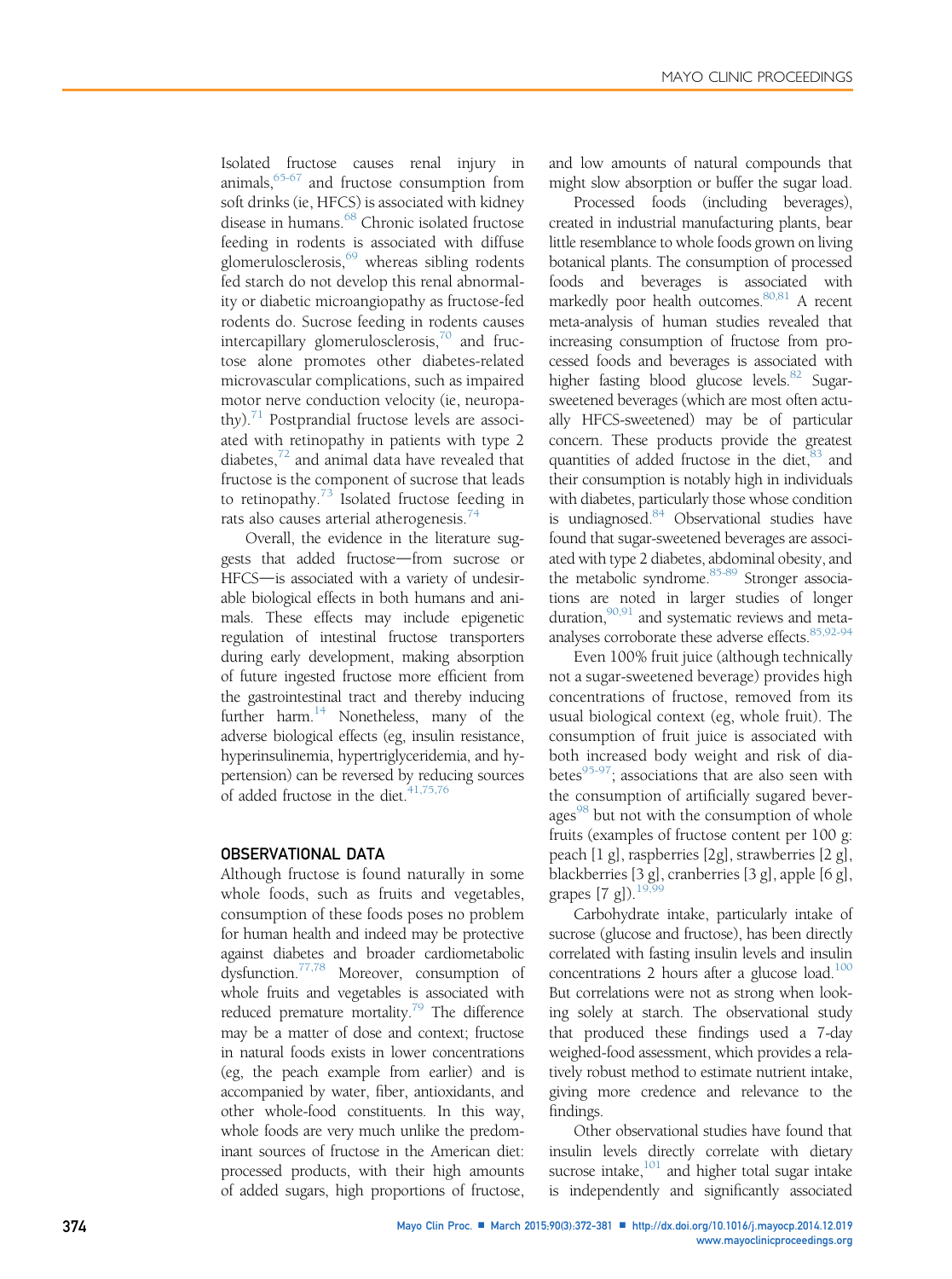with lower  $\beta$ -cell function.<sup>[102](#page-8-0)</sup> In particular, in one study, sugar-sweetened beverage consumption was associated with lower insulin secretion in overweight children, suggesting that consuming these beverages for an extended period can place added stress on  $\beta$ -cells and promote insulin deficiency.<sup>[102](#page-8-0)</sup> The authors of the study concluded that "modest reductions in sugar intake could potentially preserve  $\beta$ -cell function and prevent metabolic disorders."

Additional ecologic data suggest that the availability of sugars is independently associated with an increased prevalence of diabetes, even after adjustment for other covariates.<sup>[26,103](#page-6-0)</sup> Each extra year of exposure to high sugar availability has been associated with an increased prevalence of diabetes.[26](#page-6-0) Moreover, the risk of diabetes was 11-fold higher with each 150-kcal per person per day increase in sugar vs 150-kcal per person per day increase in total calorie availability. $^{26}$ Because no other food types have yielded significant associations with diabetes prevalence after controlling for obesity, calorie intake, and other  $confounders$ , the implication is that sugar $$ compared with other food types- is particularly harmful for inducing diabetes.

Among the sugars, HFCS availability has independently predicted greater diabetes prevalence, even when adjusting for obesity and total sugar and calorie availability.<sup>[10](#page-6-0)</sup> Because HFCS may have as much as 50% more fructose in it than glucose, the suggestion is that added fructose is particularly detrimental for promoting diabetes.<sup>1</sup>

#### CLINICAL TRIALS

One human trial investigated the isocaloric exchange of sucrose for starch among individuals with normal glucose tolerance. When sucrose was provided in a "nibbling pattern" (small doses at frequent intervals throughout the day), no statistically significant increase in insulin levels was found, $104$  suggesting (as with the difference between processed foods and natural fruit) that dose and context are important. However, even lower doses buffered by other dietary constituents resulted in increased fasting glucose levels in the trial. $104$ 

Moreover, in another trial-this time among adults who were already likely insulin resistant (having an exaggerated insulin response to a sucrose load)—substitution of sucrose for wheat starch produced more obvious detriment.<sup>[40](#page-7-0)</sup> In the trial, sucrose of 5%, 18%, or 33% of total daily calories replaced an isocaloric amount of wheat starch, but the overall carbohydrate level was held constant in all groups. Men receiving 18% sucrose had significantly higher mean fasting serum insulin levels at 6 weeks vs those receiving 5% sucrose. In women, the 33% sucrose diet caused a significantly higher fasting insulin level vs the 18% sucrose diet. In addition, the 6-week mean glucose levels, the serum insulin response to a sucrose load, and the glucose response to a sucrose load were all higher for men and women when comparing the 18% and 33% sucrose diets vs the 5% sucrose diet.

Similar findings were reported from another trial in which sucrose was substituted for wheat starch in glucose-intolerant individuals. Sucrose, compared with wheat starch, produced increases in fasting serum insulin, insulin to glucose ratio, and insulin response to a given sucrose load.<sup>[64](#page-7-0)</sup>

Taken together, the trials above suggest (1) that replacing glucose-only starch with fructose-containing sucrose results in significant adverse metabolic effects, (2) that adverse effects are broader with increasing baseline insulin resistance, and (3) that adverse metabolic effects are more profound with greater proportions of added fructose in the diet.

One of the trials suggests that consuming a diet low in sucrose (5%) may normalize fasting insulin levels. Indeed, the prevalence of individuals being classified as having diabetes or borderline diabetes was more than 50% lower on the 5% sucrose diet vs the 18% and 33% sucrose diets. $40$ 

Conversely, a recent meta-analysis of controlled feeding trials in individuals with diabetes indicated that isocaloric exchange of isolated fructose for other carbohydrates actually improved glycemic control.<sup>105</sup> However, most of the included trials had major limitations, including short duration and a study population of patients who already had diabetes and often were using hypoglycemic agents or insulinsensitizing medications. The conclusions from this meta-analysis may not apply to individuals without insulin resistance or to insulin-resistant individuals who are not using antidiabetic medications. More important, almost all of the included studies in this meta-analysis were funded by the food industry, which raises serious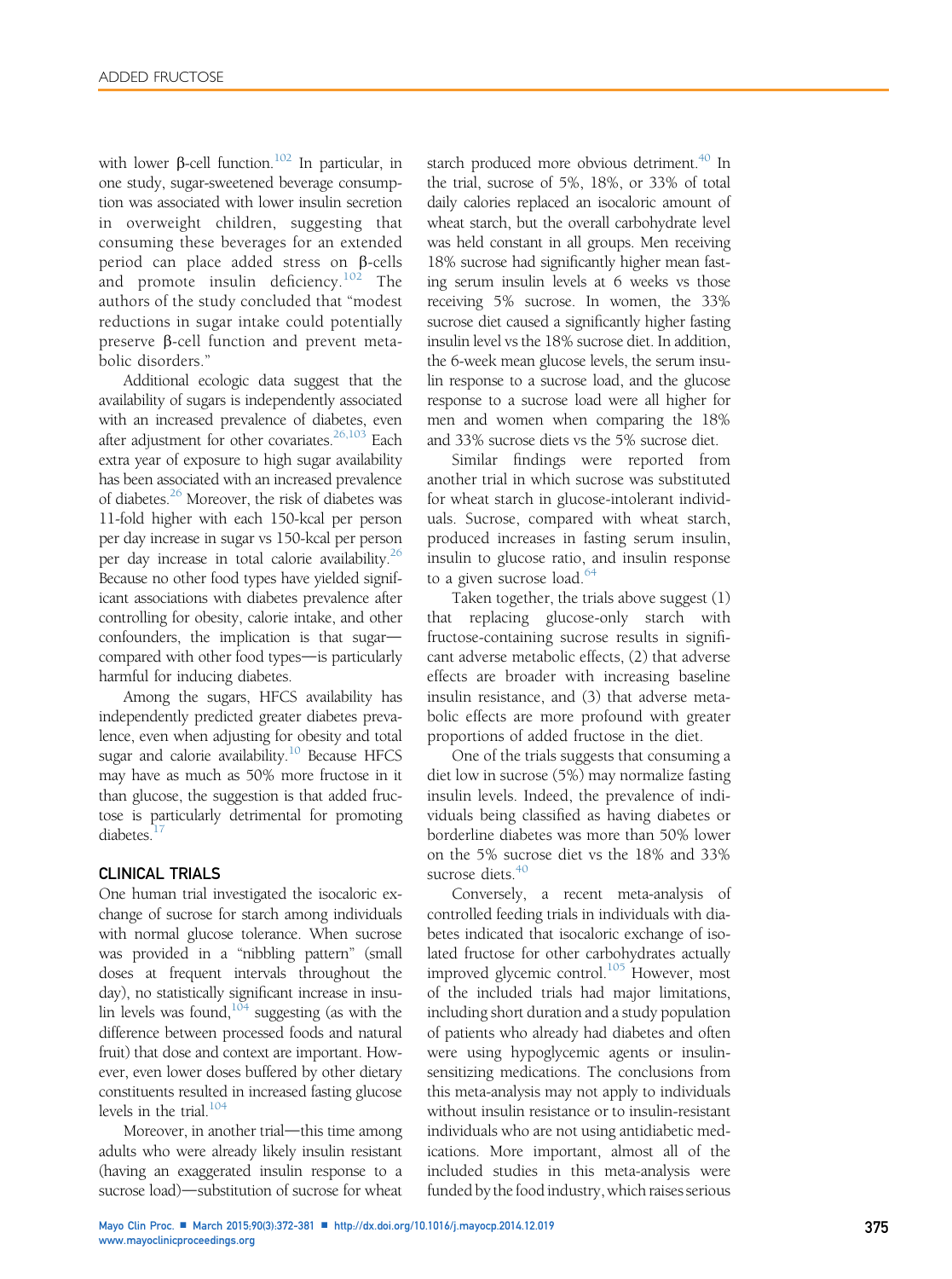concerns about financial conflicts of interest and bias. Indeed, another recent meta-analysis found that among trials with financial conflicts to the food industry, 83.3% found insufficient support of a positive association between sugarsweetened beverage consumption and weight gain, whereas among trials without any reported conflicts, the same percentage (83.3%) found that sugar-sweetened beverage consumption was a potential risk factor for weight gain.<sup>10</sup>

In a trial of men with both normal and elevated insulin levels, replacing starch with moderate amounts of isolated fructose (7.5%- 15% of total caloric intake) for just 5 weeks caused elevations in fasting glucose and insulin levels and also led to elevations in insulin and glucose responses to a sucrose load.<sup>107</sup> Replacing starch with sucrose or isolated fructose was found in another trial to increase fasting blood glucose in patients with type 2 diabetes. $108$ 

Nonetheless, all these dietary-replacement trials likely have low applicability to the real world, where isocaloric exchanges are unlikely and sugar may be consumed in addition to, rather than in place of, starch and other dietary constituents. Overall overconsumption may result because sugar stimulates increased food intake $109,110$  and additional intake of other sugary foods in particular $111$  or because it fails to induce satiety, particularly if ingested in liquid form.[112](#page-8-0) Trials that restrict total calories may miss effects related to postprandial hyperglycemia, hyperinsulinemia, compensatory hypoglycemia, and increased hunger due to sugar intake.<sup>[113-115](#page-8-0)</sup>

Widespread metabolic derangements are seen when sucrose is consumed. A randomized trial that consisted of 14 young men following either a high-sugar diet (260 g of sucrose) or a moderate-sugar diet (115 g of sucrose) found lower high-density lipoprotein cholesterol levels and increases in  $N$ -acetyl-glucosaminidase—an early indicator of kidney damage—among the high-sugar group.<sup>[116](#page-8-0)</sup> Detriment occurred after just 3 weeks, and markers did not improve after 2 weeks of reverting back to a diet lower (albeit still rather high) in sugar. Another randomized trial tested a diet high in isolated fructose (200 g/d), specifically in 74 adult men, and found increases in fasting insulin level and homeostatic model assessment index (a measure of insulin resistance and  $\beta$ -cell function).<sup>[46](#page-7-0)</sup>

Human trials also suggest that protection from diabetes and its consequences can be achieved by limiting added-fructose consumption. A study randomizing 131 patients to 2 different diets low in added fructose found significant and comparable improvements in serum glucose and insulin resistance vs baseline.<sup>[76](#page-7-0)</sup> Lowering fructose intake from 59 to 12 g/d has been shown to lower fasting insulin levels in patients with chronic kidney disease.[75](#page-7-0) A low-fructose diet has also been shown to lower blood pressure and inflam-mation and improve renal function.<sup>[75](#page-7-0)</sup>

#### **DISCUSSION**

From 1776 to 1994, the estimated consumption of added sugar by Americans increased from 4 lb per person per year to 120 lb per person per year.<sup>[80](#page-8-0)</sup> Approximately 75% of all packaged foods and beverages in the United States today have sugars added to them,  $117$ and 13% of the US population consumes at least 25% of their total calories as added sugars.<sup>[118](#page-9-0)</sup> Estimated consumption of sugarsweetened beverages has increased from 10.8 gallons per person per year in 1950 to 49.3 gallons in  $2000$ .<sup>[80](#page-8-0)</sup> The proportion of total sugar consumed in the form of beverages has also increased, from one-third of the total added sugar intake in the 1960s and 1970s to two-thirds in  $2000$ .<sup>[80](#page-8-0)</sup> The mean daily consumption of fructose is now 83.1 g per person in the United States,  $\frac{118}{10}$  which is likely an underestimation $10$  because fructose is not required to be disclosed on nutrition labels and amounts that actually occur in processed foods are higher than once thought.<sup>[17](#page-6-0)</sup> More worrisome, up to 20% of the population exceeds 100  $g/d$  of fructose consumption.<sup>[66](#page-7-0)</sup>

At current levels, sugar consumption and fructose consumption in particular—in concentrations and contexts not seen in natural whole foods—are fueling a worsening epidemic of type 2 diabetes.<sup>[25,64,107,119](#page-6-0)</sup> Even without existing data for the duration of diabetes' 20-year incubation period,  $4,120$  shorter-term basic science evidence, observational data, and clinical trial findings present compelling evidence to suggest that added sugar and especially added fructose (provided from HFCS and sucrose) present a serious and increasing public health problem.

Several dietary guidelines appropriately recommend consuming whole foods rather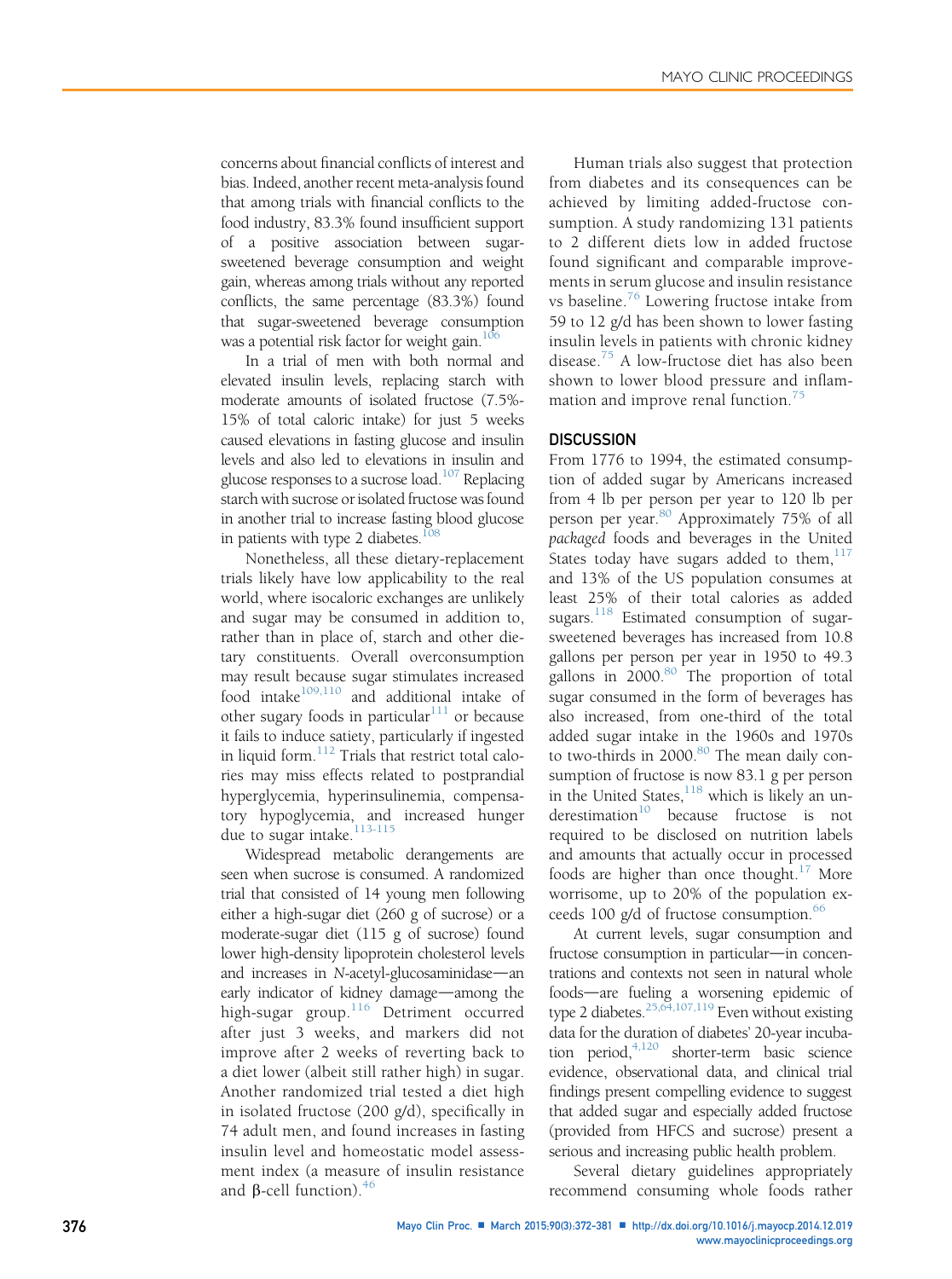than foods with added sugars. However, the American Diabetes Association and the 2010 Dietary Guidelines for Americans do not recommend restricting fructose-containing added sugars to any specific level. More worrisome, is that the 2010 Dietary Guidelines for Americans allow up to 19% of total caloric intake as added sugars (depending on total caloric intake), $^{121}$  $^{121}$  $^{121}$  and the Institute of Medicine allows up to 25% of calories as added sugars in its recommendation statements (regardless of total calorie intake).[122](#page-9-0) Encouragingly, the World Health Organization recommends that added sugars should make up no more than 10% of an entire day's caloric intake, with a proposal to lower this level to 5% or less for optimal health. $123$  Such levels would be similarly restrictive to the existing American Heart Association recommendation to consume no more than 6 tsp (24g, providing 100 calories) of sugar per day for women and 9 tsp (36 g, providing 150 calories) of sugar per day for men. $124$  Whereas less restrictive guidelines place individuals at risk for development or worsening of diabetes, more restrictive recommendations have the potential to help protect populations from diabetes and its CV and other consequences. Essential points regarding added sugars and fructose promoting type 2 diabetes are sum-marized in Table 1 and Table 2.<sup>[124,125](#page-9-0)</sup>

#### **CONCLUSION**

There is no biological need for any added sugars in the diet, particularly those containing fructose (eg, sucrose and HFCS). Although biological response to fructose consumption may have been adaptive for early human ancestors, this response evolved from fructose encountered rarely (at least in populations not living in tropical regions) and in low concentrations in nature. The same biological response is maladaptive when the fructose is encountered frequently and in high concentrations in processed foods. Indeed, what once conferred a survival advantage in the context of scarcity may be a decided disadvantage in the context of overabundance. Avoiding processed foods altogether would be ideal, although this end seems unlikely given the current prominence—indeed predominance-of processed foods in the US diet. Dietary guidelines should encourage

#### TABLE 1. Essential Points Regarding Added Sugars and Fructose

- Added sugar and high-fructose com syrup elevate diabetes risk independent of their effect on weight. $10,26$
- High-fructose corn syrup elevates diabetes risk even when adjusted for overall sugar availability and caloric intake.<sup>10</sup>
- Fructose is the likely moiety of sucrose and high-fructose com syrup that induces insulin resistance.<sup>25</sup>
- In animals and humans, isocaloric replacement of starch (chains of glucose) with sucrose (glucose and fructose) or fructose has been found to do the following:
- 1. Increase fasting insulin levels<sup>64,119</sup>
- 2. Reduce insulin sensitivity, [23,56,58](#page-6-0)
- 3. Increase fasting glucose concentrations<sup>[104](#page-8-0)</sup>
- 4. Increase glucose and insulin responses to a sucrose load<sup>[64,119](#page-7-0)</sup>
- 5. Reduce cellular insulin binding<sup>23</sup>
- Biological response to fructose consumption may have been adaptive for early human ancestors who encountered fructose rarely and in low concentrations in the form of ripened fruit.<sup>[11,13](#page-6-0)</sup> The same biological response is maladaptive when the fructose is encountered frequently and in high concentrations as added sugar in processed foods.
- Approximately 75% of all foods and beverages in the United States contain added sugars.<sup>[117](#page-9-0)</sup>
- The Institute of Medicine and 2010 Dietary Guidelines for Americans allow for an added sugar intake, which–if consumed at the upper recommended limit-could reasonably induce type 2 diabetes mellitus.
- By limiting sugar to 5% to 10% of total caloric intake, the harmful effects of sugar, particularly fructose, on insulin resistance could be minimized.
- Reducing fructose consumption may protect against diabetes and its complications,<sup>[40,76](#page-7-0)</sup> including early mortality from cardiovascular causes.<sup>[125](#page-9-0)</sup>

individuals to replace processed foods with whole foods, such as fruits and vegetables, and should incentivize industry to add less sugar, especially fructose-containing varieties, to food and beverage products. Most existing guidelines fall short of this mark at the potential cost of worsening rates of diabetes and related CV and other consequences. The existing basic science evidence, observational data, and clinic trial findings suggest that reducing consumption of added sugars, particularly added fructose, could translate to reduced diabetes-related morbidity and potentially premature mortality. At an individual level,

TABLE 2. How Sucrose and High-Fructose Corn Syrup Cause Type 2 Diabetes Mellitus

Increased liver fat accumulation and subsequent hepatic insulin resistance<sup>28</sup> Increased free fatty acid release from very-low density lipoprotein, resulting in intramyocellular lipid accumulation and skeletal muscle insulin resistance<sup>2</sup>

Decreased cellular adenosine triphosphate, leading to reduced cellular binding of insulin and a possible reduction in the number of insulin receptors $^{23}$ 

Increased inflammation and oxidative stress, leading to  $\beta$ -cell damage and reduced insulin secretion<sup>28</sup>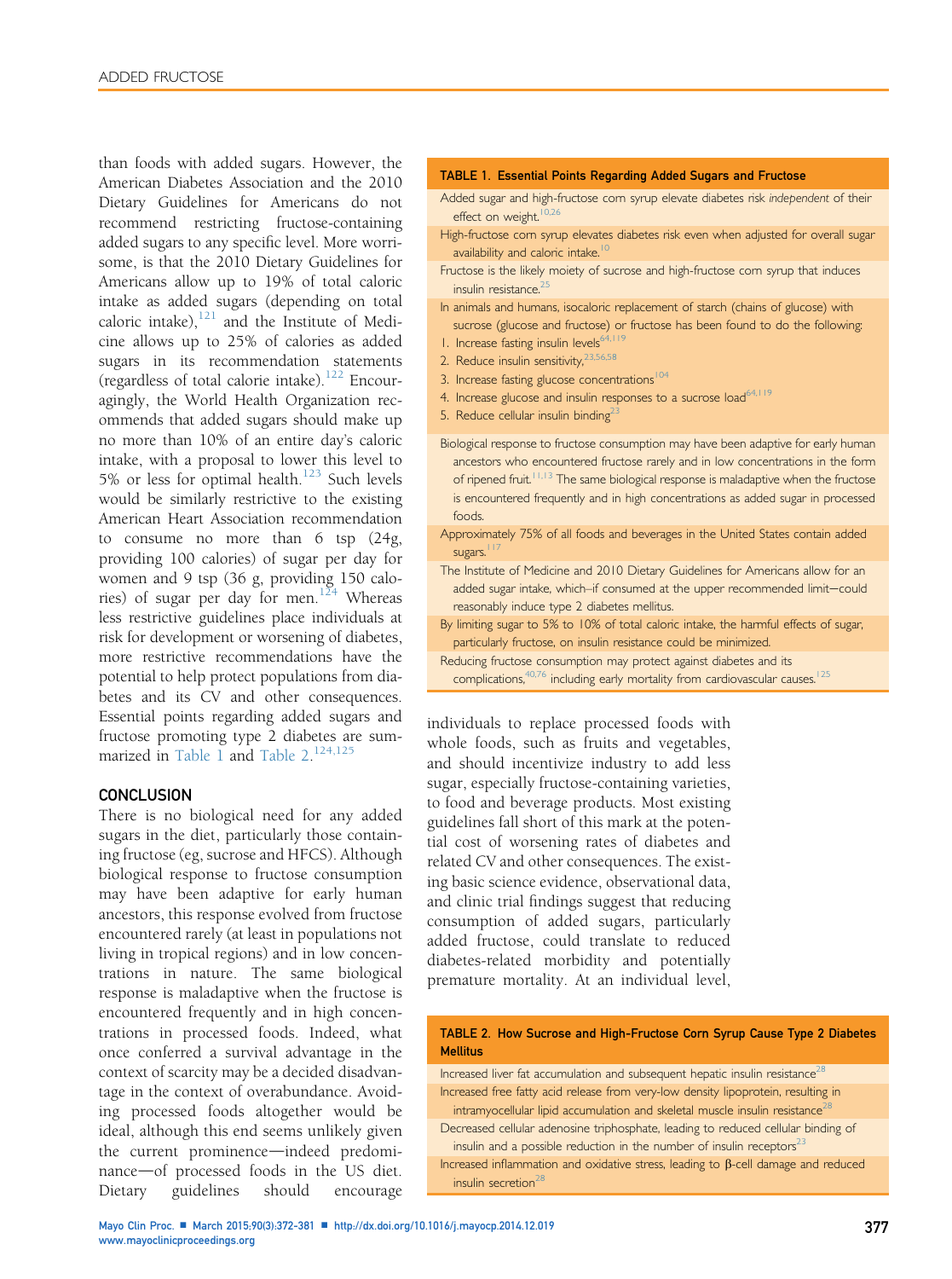<span id="page-6-0"></span>limiting consumption of foods and beverages that contain added sugars, particularly added fructose, may be one of the most effective strategies for ensuring one's robust future health.

Abbreviations and Acronyms:  $CV = \text{cardi}$ HFCS = high-fructose corn syrup

Correspondence: Address to James J. DiNicolantonio, PharmD, Saint Luke's Mid America Heart Institute, 4321 Washington St, Ste 2100, Kansas City, MO 64111 [\(jjdinicol@gmail.com](mailto:jjdinicol@gmail.com)).

#### REFERENCES

- 1. Danaei G, Finucane MM, Lu Y, et al. National, regional, and global trends in fasting plasma glucose and diabetes prevalence since 1980: systematic analysis of health examination surveys and epidemiological studies with 370 countryyears and 2.7 million participants. Lancet. 2011;378(9785): 31-40.
- 2. CDC News Room Press Release. Atlanta, GA: Centers for Disease Control and Prevention; June 10, 2014. [http://www.cdc.](http://www.cdc.gov/media/releases/2014/p0610-diabetes-report.html) [gov/media/releases/2014/p0610-diabetes-report.html.](http://www.cdc.gov/media/releases/2014/p0610-diabetes-report.html) Accessed October 4, 2014.
- 3. Gregg EW, Zhuo X, Cheng YJ, Albright AL, Narayan KM, Thompson TJ. Trends in lifetime risk and years of life lost due to diabetes in the USA, 1985-2011: a modelling study. Lancet Diabetes Endocrinol. 2014;2(11):867-874.
- 4. Taubes G. Good Calories, Bad Calories. New York, NY: Knopf; 2007.
- 5. Reaven GM. Role of insulin resistance in human disease (syndrome X): an expanded definition. Annu Rev Med. 1993;44: 121-131.
- 6. Venkataraman K, Khoo CM, Leow MK, et al. New measure of insulin sensitivity predicts cardiovascular disease better than HOMA estimated insulin resistance. PLoS One. 2013;8(9): e74410.
- 7. Gast KB, Tjeerdema N, Stijnen T, Smit JW, Dekkers OM. Insulin resistance and risk of incident cardiovascular events in adults without diabetes: meta-analysis. PLoS One. 2012;7(12): e52036.
- 8. Pyorala K. Relationship of glucose tolerance and plasma insulin to the incidence of coronary heart disease: results from two population studies in Finland. Diabetes Care. 1979;2(2):131-141.
- 9. Welborn TA, Wearne K. Coronary heart disease incidence and cardiovascular mortality in Busselton with reference to glucose and insulin concentrations. Diabetes Care. 1979;2(2): 154-160.
- 10. Goran MI, Ulijaszek SJ, Ventura EE. High fructose com syrup and diabetes prevalence: a global perspective. Glob Public Health. 2013;8(1):55-64.
- 11. Cordain L, Eaton SB, Sebastian A, et al. Origins and evolution of the Western diet: health implications for the 21st century. Am | Clin Nutr. 2005;81(2):341-354.
- 12. Ahrens EH Jr, Boucher CA. The composition of a simulated American diet: comparison of chemical analyses and estimates from food composition tables. J Am Diet Assoc. 1978;73(6): 613-620.
- 13. Johnson RJ, Andrews P, Benner SA, Oliver W, Theodore E. Woodward Award: the evolution of obesity: insights from the mid-Miocene. Trans Am Clin Climatol Assoc. 2010;121: 295-308.
- 14. Suzuki T, Douard V, Mochizuki K, Goda T, Ferraris RP. Dietinduced epigenetic regulation in vivo of the intestinal fructose transporter Glut5 during development of rat small intestine. Biochem J. 2011;435(1):43-53.
- 15. Bray GA, Nielsen SJ, Popkin BM. Consumption of highfructose corn syrup in beverages may play a role in the epidemic of obesity. Am | Clin Nutr. 2004;79(4):537-543.
- 16. Ventura EE, Davis JN, Goran MI. Sugar content of popular sweetened beverages based on objective laboratory analysis: focus on fructose content. Obesity (Silver Spring). 2011;19(4): 868-874.
- 17. Walker RW DK, Goran MI. Fructose content in popular beverages made with and without high fructose corn syrup. Nutrition. 2014;30(7-8):928-935.
- 18. US Department of Agriculture, Agricultural Research Service. National Nutrient Database for Standard Reference Release 27. [http://ndb.nal.usda.gov/ndb/foods/show/6278?fg](http://ndb.nal.usda.gov/ndb/foods/show/6278?fg=%26man=%26lfacet=%26format=%26count=%26max=25%26offset=%26sort=%26qlookup=high-fructose+corn+syrup)=[&man](http://ndb.nal.usda.gov/ndb/foods/show/6278?fg=%26man=%26lfacet=%26format=%26count=%26max=25%26offset=%26sort=%26qlookup=high-fructose+corn+syrup)=[&lfacet](http://ndb.nal.usda.gov/ndb/foods/show/6278?fg=%26man=%26lfacet=%26format=%26count=%26max=25%26offset=%26sort=%26qlookup=high-fructose+corn+syrup)=  $&6$ format=[&count](http://ndb.nal.usda.gov/ndb/foods/show/6278?fg=%26man=%26lfacet=%26format=%26count=%26max=25%26offset=%26sort=%26qlookup=high-fructose+corn+syrup)=[&max](http://ndb.nal.usda.gov/ndb/foods/show/6278?fg=%26man=%26lfacet=%26format=%26count=%26max=25%26offset=%26sort=%26qlookup=high-fructose+corn+syrup)=[25&offset](http://ndb.nal.usda.gov/ndb/foods/show/6278?fg=%26man=%26lfacet=%26format=%26count=%26max=25%26offset=%26sort=%26qlookup=high-fructose+corn+syrup)=[&sort](http://ndb.nal.usda.gov/ndb/foods/show/6278?fg=%26man=%26lfacet=%26format=%26count=%26max=25%26offset=%26sort=%26qlookup=high-fructose+corn+syrup)=&glookup= [high-fructose](http://ndb.nal.usda.gov/ndb/foods/show/6278?fg=%26man=%26lfacet=%26format=%26count=%26max=25%26offset=%26sort=%26qlookup=high-fructose+corn+syrup)+com+[syrup](http://ndb.nal.usda.gov/ndb/foods/show/6278?fg=%26man=%26lfacet=%26format=%26count=%26max=25%26offset=%26sort=%26qlookup=high-fructose+corn+syrup). Accessed October 10, 2014.
- 19. Food Intolerance Diagnostics. [http://www.foodintolerances.](http://www.foodintolerances.org/fructose-food-table.aspx) [org/fructose-food-table.aspx.](http://www.foodintolerances.org/fructose-food-table.aspx) Accessed October 10, 2014.
- 20. Bode C, Schumacher H, Goebell H, Zelder O, Pelzel H. Fructose induced depletion of liver adenine nucleotides in man. Horm Metab Res. 1971;3(4):289-290.
- 21. Woods HF, Eggleston LV, Krebs HA. The cause of hepatic accumulation of fructose 1-phosphate on fructose loading. Biochem J. 1970;119(3):501-510.
- 22. Burch HB, Lowry OH, Meinhardt L, Max P Jr, Chyu K. Effect of fructose, dihydroxyacetone, glycerol, and glucose on metabolites and related compounds in liver and kidney. J Biol Chem. 1970;245(8):2092-2102.
- 23. Beck-Nielsen H, Pedersen O, Lindskov HO. Impaired cellular insulin binding and insulin sensitivity induced by high-fructose feeding in normal subjects. Am J Clin Nutr. 1980;33(2):273-278.
- 24. Thomopoulos P, Kosmakos FC, Pastan I, Lovelace E. Cyclic AMP increases the concentration of insulin receptors in cultured fibroblasts and lymphocytes. Biochem Biophys Res Commun. 1977;75(2):246-252.
- 25. Stanhope KL, Schwarz JM, Keim NL, et al. Consuming fructosesweetened, not glucose-sweetened, beverages increases visceral adiposity and lipids and decreases insulin sensitivity in overweight/obese humans. J Clin Invest. 2009;119(5):1322-1334.
- 26. Basu S, Yoffe P, Hills N, Lustig RH. The relationship of sugar to population-level diabetes prevalence: an econometric analysis of repeated cross-sectional data. PLoS One. 2013; 8(2):e57873.
- 27. Buchanan TA, Xiang AH, Peters RK, et al. Preservation of pancreatic beta-cell function and prevention of type 2 diabetes by pharmacological treatment of insulin resistance in high-risk hispanic women. Diabetes. 2002;51(9):2796-2803.
- 28. Lustig RH. Fructose: metabolic, hedonic, and societal parallels with ethanol. J Am Diet Assoc. 2010;110(9):1307-1321.
- 29. Schalkwijk CG, Stehouwer CD, van Hinsbergh VW. Fructosemediated non-enzymatic glycation: sweet coupling or bad modification. Diabetes Metab Res Rev. 2004;20(5):369-382.
- 30. Dills WL Jr. Protein fructosylation: fructose and the Maillard reaction. Am J Clin Nutr. 1993;58(5 suppl):779s-787s.
- 31. Santos CX, Tanaka LY, Wosniak J, Laurindo FR. Mechanisms and implications of reactive oxygen species generation during the unfolded protein response: roles of endoplasmic reticulum oxidoreductases, mitochondrial electron transport, and NADPH oxidase. Antioxid Redox Signal. 2009;11(10):2409-2427.
- 32. Hummasti S, Hotamisligil GS. Endoplasmic reticulum stress and inflammation in obesity and diabetes. Circ Res. 2010; 107(5):579-591.
- 33. Krssak M, Falk Petersen K, Dresner A, et al. Intramyocellular lipid concentrations are correlated with insulin sensitivity in humans: a 1H NMR spectroscopy study. Diabetologia. 1999; 42(1):113-116.
- 34. Maersk M, Belza A, Stodkilde-Jorgensen H, et al. Sucrosesweetened beverages increase fat storage in the liver, muscle, and visceral fat depot: a 6-mo randomized intervention study. Am | Clin Nutr. 2012;95(2):283-289.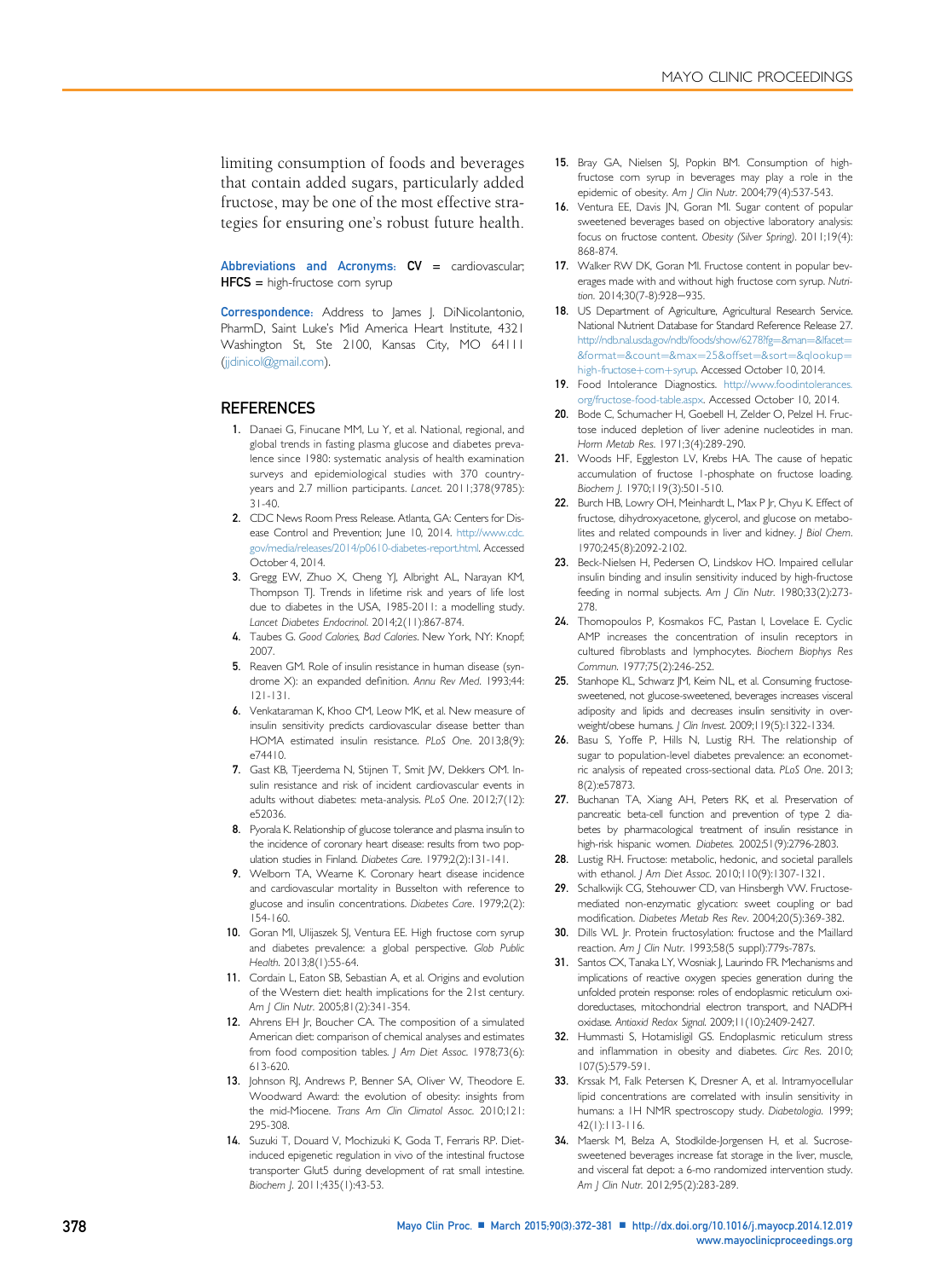- <span id="page-7-0"></span>35. Lee MK, Miles PD, Khoursheed M, Gao KM, Moossa AR, Olefsky JM. Metabolic effects of troglitazone on fructoseinduced insulin resistance in the rat. Diabetes. 1994;43(12): 1435-1439.
- 36. Bhanot S, McNeill JH, Bryer-Ash M. Vanadyl sulfate prevents fructose-induced hyperinsulinemia and hypertension in rats. Hypertension. 1994;23(3):308-312.
- 37. Hwang IS, Ho H, Hoffman BB, Reaven GM. Fructose-induced insulin resistance and hypertension in rats. Hypertension. 1987; 10(5):512-516.
- 38. Reaven GM, Lithell H, Landsberg L. Hypertension and associated metabolic abnormalities: the role of insulin resistance and the sympathoadrenal system. N Engl J Med. 1996;334(6):374-381.
- 39. Szanto S, Yudkin J. Dietary sucrose and the behaviour of blood platelets. Proc Nutr Soc. 1970;29(1 suppl):3A.
- 40. Reiser S, Bohn E, Hallfrisch J, Michaelis OE, Keeney M, Prather ES. Serum insulin and glucose in hyperinsulinemic subjects fed three different levels of sucrose. Am J Clin Nutr. 1981; 34(11):2348-2358.
- 41. Szanto S, Yudkin J. Insulin and atheroma. Lancet. 1969; 1(7607):1211-1212.
- 42. Zavaroni I, Sander S, Scott S, Reaven GM. Effect of fructose feeding on insulin secretion and insulin action in the rat. Metabolism. 1980;29(10):970-973.
- 43. Tobey TA, Mondon CE, Zavaroni I, Reaven GM. Mechanism of insulin resistance in fructose-fed rats. Metabolism. 1982; 31(6):608-612.
- 44. Thorburn AW, Storlien LH, Jenkins AB, Khouri S, Kraegen EW. Fructose-induced in vivo insulin resistance and elevated plasma triglyceride levels in rats. Am J Clin Nutr. 1989;49(6):1155-1163.
- 45. Raben A, Vasilaras TH, Moller AC, Astrup A. Sucrose compared with artificial sweeteners: different effects on ad libitum food intake and body weight after 10 wk of supplementation in overweight subjects. Am J Clin Nutr. 2002; 76(4):721-729.
- 46. Perez-Pozo SE, Schold J, Nakagawa T, Sanchez-Lozada LG, Johnson RJ, Lillo JL. Excessive fructose intake induces the features of metabolic syndrome in healthy adult men: role of uric acid in the hypertensive response. Int J Obes (Lond). 2010; 34(3):454-461.
- 47. Te Morenga LA, Howatson AJ, Jones RM, Mann J. Dietary sugars and cardiometabolic risk: systematic review and meta-analyses of randomized controlled trials of the effects on blood pressure and lipids. Am J Clin Nutr. 2014;100(1):65-79.
- 48. Dai S, McNeill JH. Fructose-induced hypertension in rats is concentration- and duration-dependent. J Pharmacol Toxicol Methods. 1995;33(2):101-107.
- 49. Dai S, McNeill JH. Effects of fructose loading in streptozotocindiabetic and nondiabetic rats. Can J Physiol Pharmacol. 1992; 70(12):1583-1589.
- 50. Yoshino G, Iwai M, Kazumi T, et al. Effect of dietary fructose on triglyceride turnover in streptozotocin-diabetic rats. Atherosclerosis. 1989;79(1):41-46.
- 51. Kazumi T, Vranic M, Steiner G. Triglyceride kinetics: effects of dietary glucose, sucrose, or fructose alone or with hyperinsulinemia. Am J Physiol. 1986;250(3, pt 1):E325-E330.
- 52. Martinez FJ, Rizza RA, Romero JC. High-fructose feeding elicits insulin resistance, hyperinsulinism, and hypertension in normal mongrel dogs. Hypertension. 1994;23(4):456-463.
- 53. Rawana S, Clark K, Zhong S, Buison A, Chackunkal S, Jen KL. Low dose fructose ingestion during gestation and lactation affects carbohydrate metabolism in rat dams and their offspring. J Nutr. 1993;123(12):2158-2165.
- 54. Storlien LH, Kraegen EW, Jenkins AB, Chisholm DJ. Effects of sucrose vs starch diets on in vivo insulin action, thermogenesis, and obesity in rats. Am | Clin Nutr. 1988;47(3):420-427.
- 55. Hulman S, Falkner B. The effect of excess dietary sucrose on growth, blood pressure, and metabolism in developing Sprague-Dawley rats. Pediatr Res. 1994;36(1, pt 1):95-101.
- 56. Pagliassotti MJ, Shahrokhi KA, Moscarello M. Involvement of liver and skeletal muscle in sucrose-induced insulin resistance: dose-response studies. Am J Physiol. 1994;266(5, pt 2):R1637- R1644.
- 57. Pugazhenthi S, Angel JF, Khandelwal RL. Effects of high sucrose diet on insulin-like effects of vanadate in diabetic rats. Mol Cell Biochem. 1993;122(1):77-84.
- 58. Gutman RA, Basilico MZ, Bernal CA, Chicco A, Lombardo YB. Long-term hypertriglyceridemia and glucose intolerance in rats fed chronically an isocaloric sucrose-rich diet. Metabolism. 1987;36(11):1013-1020.
- 59. Reiser S, Hallfrisch J. Insulin sensitivity and adipose tissue weight of rats fed starch or sucrose diets ad libitum or in meals. J Nutr. 1977;107(1):147-155.
- 60. Wright DW, Hansen RI, Mondon CE, Reaven GM. Sucroseinduced insulin resistance in the rat: modulation by exercise and diet. Am | Clin Nutr. 1983;38(6):879-883.
- 61. Sleder J, Chen YD, Cully MD, Reaven GM. Hyperinsulinemia in fructose-induced hypertriglyceridemia in the rat. Metabolism. 1980;29(4):303-305.
- 62. Pamies-Andreu E, Fiksen-Olsen M, Rizza RA, Romero JC. High-fructose feeding elicits insulin resistance without hypertension in normal mongrel dogs. Am J Hypertens. 1995;8(7): 732-738.
- 63. Storlien LH, Oakes ND, Pan DA, Kusunoki M, Jenkins AB. Syndromes of insulin resistance in the rat. Inducement by diet and amelioration with benfluorex. Diabetes. 1993; 42(3):457-462.
- 64. Reiser S, Handler HB, Gardner LB, Hallfrisch JG, Michaelis OE IV, Prather ES. Isocaloric exchange of dietary starch and sucrose in humans, II: effect on fasting blood insulin, glucose, and glucagon and on insulin and glucose response to a sucrose load. Am J Clin Nutr. 1979;32(11):2206-2216.
- 65. Nakayama T, Kosugi T, Gersch M, et al. Dietary fructose causes tubulointerstitial injury in the normal rat kidney. Am J Physiol Renal Physiol. 2010;298(3):F712-F720.
- 66. Glushakova O, Kosugi T, Roncal C, et al. Fructose induces the inflammatory molecule ICAM-1 in endothelial cells. J Am Soc Nephrol. 2008;19(9):1712-1720.
- 67. Gersch MS, Mu W, Cirillo P, et al. Fructose, but not dextrose, accelerates the progression of chronic kidney disease. Am J Physiol Renal Physiol. 2007;293(4):F1256-F1261.
- 68. Shoham DA, Durazo-Arvizu R, Kramer H, et al. Sugary soda consumption and albuminuria: results from the National Health and Nutrition Examination Survey, 1999-2004. PLoS One. 2008;3(10):e3431.
- 69. Cohen AM, Teitelbaum A, Rosenman E. Diabetes induced by a high fructose diet. Metabolism. 1977;26(1):17-24.
- 70. Cohen AM, Rosenmann E. Diffuse intercapillary glomerulosclerosis in sucrose-fed rats. Diabetologia. 1971;7(1): 25-28.
- 71. Hotta N, Kakuta H, Fukasawa H, et al. Effects of a fructose-rich diet and the aldose reductase inhibitor, ONO-2235, on the development of diabetic neuropathy in streptozotocintreated rats. Diabetologia. 1985;28(3):176-180.
- 72. Kawasaki T, Ogata N, Akanuma H, et al. Postprandial plasma fructose level is associated with retinopathy in patients with type 2 diabetes. Metabolism. 2004;53(5):583-588.
- 73. Boot-Handford R, Heath H. Identification of fructose as the retinopathic agent associated with the ingestion of sucroserich diets in the rat. Metabolism. 1980;29(12):1247-1252.
- 74. Dai S, Todd ME, Lee S, McNeill JH. Fructose loading induces cardiovascular and metabolic changes in nondiabetic and diabetic rats. Can J Physiol Pharmacol. 1994;72(7):771-781.
- 75. Brymora A, Flisinski M, Johnson RJ, Goszka G, Stefanska A, Manitius J. Low-fructose diet lowers blood pressure and inflammation in patients with chronic kidney disease. Nephrol Dial Transplant. 2012;27(2):608-612.
- 76. Madero M, Arriaga JC, Jalal D, et al. The effect of two energyrestricted diets, a low-fructose diet versus a moderate natural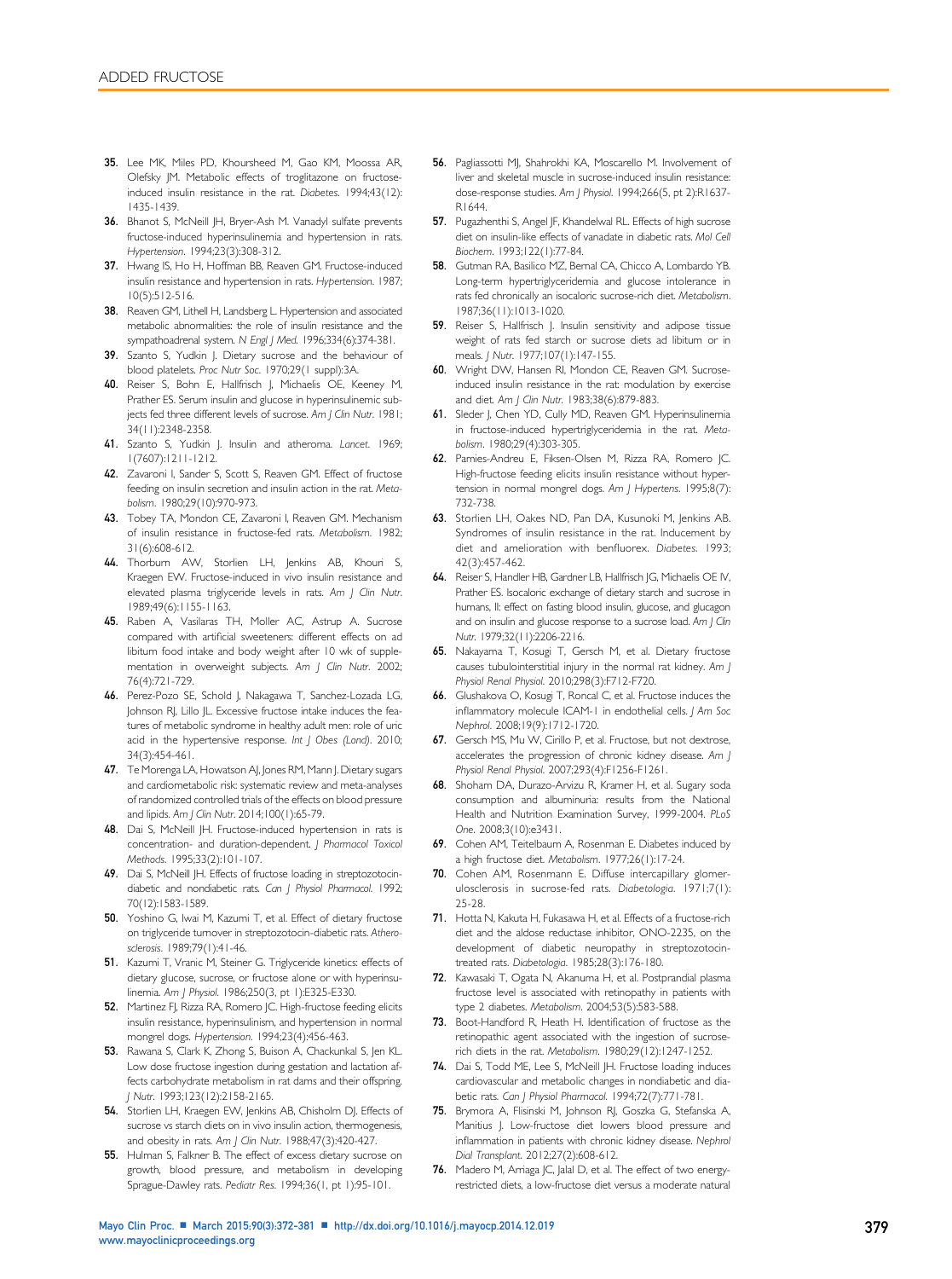<span id="page-8-0"></span>fructose diet, on weight loss and metabolic syndrome parameters: a randomized controlled trial. Metabolism. 2011;60(11): 1551-1559.

- 77. He FJ, Nowson CA, MacGregor GA. Fruit and vegetable consumption and stroke: meta-analysis of cohort studies. Lancet. 2006;367(9507):320-326.
- 78. Carter P, Gray LJ, Troughton J, Khunti K, Davies MJ. Fruit and vegetable intake and incidence of type 2 diabetes mellitus: systematic review and meta-analysis. BMJ. 2010;341: c4229.
- 79. Bellavia A, Larsson SC, Bottai M, Wolk A, Orsini N. Fruit and vegetable consumption and all-cause mortality: a doseresponse analysis. Am J Clin Nutr. 2013;98(2):454-459.
- 80. Bray GA, Popkin BM. Dietary sugar and body weight: have we reached a crisis in the epidemic of obesity and diabetes?: health be damned! pour on the sugar. Diabetes Care. 2014; 37(4):950-956.
- 81. Wolf A, Bray GA, Popkin BM. A short history of beverages and how our body treats them. Obes Rev. 2008;9(2):151-164.
- 82. Kelishadi R, Mansourian M, Heidari-Beni M. Association of fructose consumption and components of metabolic syndrome in human studies: a systematic review and meta-analysis. Nutrition. 2014;30(5):503-510.
- Block G. Foods contributing to energy intake in the US: data from NHANES III and NHANES 1999-2000. J Food Composit Anal. 2004;17(3-4):439-447.
- 84. Bleich SN, Wang YC. Consumption of sugar-sweetened beverages among adults with type 2 diabetes. Diabetes Care. 2011;34(3):551-555.
- 85. Malik VS, Popkin BM, Bray GA, Despres JP, Willett WC, Hu FB. Sugar-sweetened beverages and risk of metabolic syndrome and type 2 diabetes: a meta-analysis. Diabetes Care. 2010;33(11):2477-2483.
- 86. Malik VS, Willett WC, Hu FB. Sugar-sweetened beverages and BMI in children and adolescents: reanalyses of a meta-analysis. Am | Clin Nutr. 2009;89(1):438-440.
- 87. Schulze MB, Manson JE, Ludwig DS, et al. Sugar-sweetened beverages, weight gain, and incidence of type 2 diabetes in young and middle-aged women. JAMA. 2004;292(8):927-934.
- 88. Chan TF, Lin WT, Huang HL, et al. Consumption of sugarsweetened beverages is associated with components of the metabolic syndrome in adolescents. Nutrients. 2014;6(5): 2088-2103.
- 89. Basu S, McKee M, Galea G, Stuckler D. Relationship of soft drink consumption to global overweight, obesity, and diabetes: a cross-national analysis of 75 countries. Am J Public Health. 2013;103(11):2071-2077.
- 90. Ludwig DS, Peterson KE, Gortmaker SL. Relation between consumption of sugar-sweetened drinks and childhood obesity: a prospective, observational analysis. Lancet. 2001; 357(9255):505-508.
- 91. Berkey CS, Rockett HR, Field AE, Gillman MW, Colditz GA. Sugar-added beverages and adolescent weight change. Obes Res. 2004;12(5):778-788.
- 92. Olsen NJ, Heitmann BL. Intake of calorically sweetened beverages and obesity. Obes Rev. 2009;10(1):68-75.
- 93. Greenwood DC, Threapleton DE, Evans CE, et al. Association between sugar-sweetened and artificially sweetened soft drinks and type 2 diabetes: systematic review and doseresponse meta-analysis of prospective studies. Br J Nutr. 2014;112(5):725-734.
- 94. Vartanian LR, Schwartz MB, Brownell KD. Effects of soft drink consumption on nutrition and health: a systematic review and meta-analysis. Am J Public Health. 2007;97(4):667-675.
- 95. Bazzano LA, Li TY, Joshipura KJ, Hu FB. Intake of fruit, vegetables, and fruit juices and risk of diabetes in women. Diabetes Care. 2008;31(7):1311-1317.
- 96. Flood-Obbagy JE, Rolls BJ. The effect of fruit in different forms on energy intake and satiety at a meal. Appetite. 2009;52(2): 416-422.
- 97. Odegaard AO, Koh WP, Arakawa K, et al. Soft drink and juice consumption and risk of physician-diagnosed incident type 2 diabetes: the Singapore Chinese Health Study. Am | Epidemiol. 2010;171(6):701-708.
- 98. Suez J, Korem T, Zeevi D, et al. Artificial sweeteners induce glucose intolerance by altering the gut microbiota. Nature. 2014;514(7521):181-186.
- 99. Meyer BJ, de Bruin EJ, Du Plessis DG, van der Merwe M, Meyer AC. Some biochemical effects of a mainly fruit diet in man. S Afr Med I. 1971:45(10):253-261.
- 100. Sevak L, McKeigue PM, Marmot MG. Relationship of hyperinsulinemia to dietary intake in south Asian and European men. Am | Clin Nutr. 1994;59(5):1069-1074.
- 101. Manolio TA, Savage PJ, Burke GL, et al. Correlates of fasting insulin levels in young adults: the CARDIA study. J Clin Epidemiol. 1991;44(6):571-578.
- 102. Davis JN, Ventura EE, Weigensberg MJ, et al. The relation of sugar intake to beta cell function in overweight Latino children. Am J Clin Nutr. 2005;82(5):1004-1010.
- 103. Gross LS, Li L, Ford ES, Liu S. Increased consumption of refined carbohydrates and the epidemic of type 2 diabetes in the United States: an ecologic assessment. Am J Clin Nutr. 2004;79(5):774-779.
- 104. Dunnigan MG, Fyfe T, McKiddie MT, Crosbie SM. The effects of isocaloric exchange of dietary starch and sucrose on glucose tolerance, plasma insulin and serum lipids in man. Clin Sci. 1970;38(1):1-9.
- 105. Cozma AI, Sievenpiper JL, de Souza RJ, et al. Effect of fructose on glycemic control in diabetes: a systematic review and metaanalysis of controlled feeding trials. Diabetes Care. 2012;35(7): 1611-1620.
- 106. Bes-Rastrollo M, Schulze MB, Ruiz-Canela M, Martinez-Gonzalez MA. Financial conflicts of interest and reporting bias regarding the association between sugar-sweetened beverages and weight gain: a systematic review of systematic reviews. PLoS Med. 2013;10(12):e1001578.
- 107. Hallfrisch I, Ellwood KC, Michaelis OE IV, Reiser S, O'Dorisio TM, Prather ES. Effects of dietary fructose on plasma glucose and hormone responses in normal and hyperinsulinemic men. J Nutr. 1983;113(9):1819-1826.
- 108. NikKilla EA. Influence of dietary fructose and sucrose on serum triglycerides in hypertriglyceridemias and diabetics. In: Sipple H, McNutt K, eds. Sugars in Nutrition. New York, NY: Academic Press; 1974:439-448.
- 109. DiMeglio DP, Mattes RD. Liquid versus solid carbohydrate: effects on food intake and body weight. Int J Obes Relat Metab Disord. 2000;24(6):794-800.
- 110. Mattes RD. Dietary compensation by humans for supplemental energy provided as ethanol or carbohydrate in fluids. Physiol Behav. 1996;59(1):179-187.
- 111. Lucan SC, DiNicolantonio JJ. How calorie-focused thinking about obesity and related diseases may mislead and harm public health: an alternative [published ahead of print November 24, 2014]. Public Health Nutr. [http://dx.doi.org/10.](http://dx.doi.org/10.1017/S1368980014002559) [1017/S1368980014002559.](http://dx.doi.org/10.1017/S1368980014002559)
- 112. Tordoff MG, Alleva AM. Effect of drinking soda sweetened with aspartame or high-fructose com syrup on food intake and body weight. Am J Clin Nutr. 1990; 51(6):963-969.
- 113. Ludwig DS. The glycemic index: physiological mechanisms relating to obesity, diabetes, and cardiovascular disease. JAMA. 2002;287(18):2414-2423.
- 114. Janssens JP, Shapira N, Debeuf P, et al. Effects of soft drink and table beer consumption on insulin response in normal teenagers and carbohydrate drink in youngsters. Eur J Cancer Prev. 1999; 8(4):289-295.
- 115. Rossetti L, Giaccari A, DeFronzo RA. Glucose toxicity. Diabetes Care. 1990;13(6):610-630.
- 116. Yudkin J, Kang SS, Bruckdorfer KR. Effects of high dietary sugar. Br Med J. 1980;281(6252):1396.